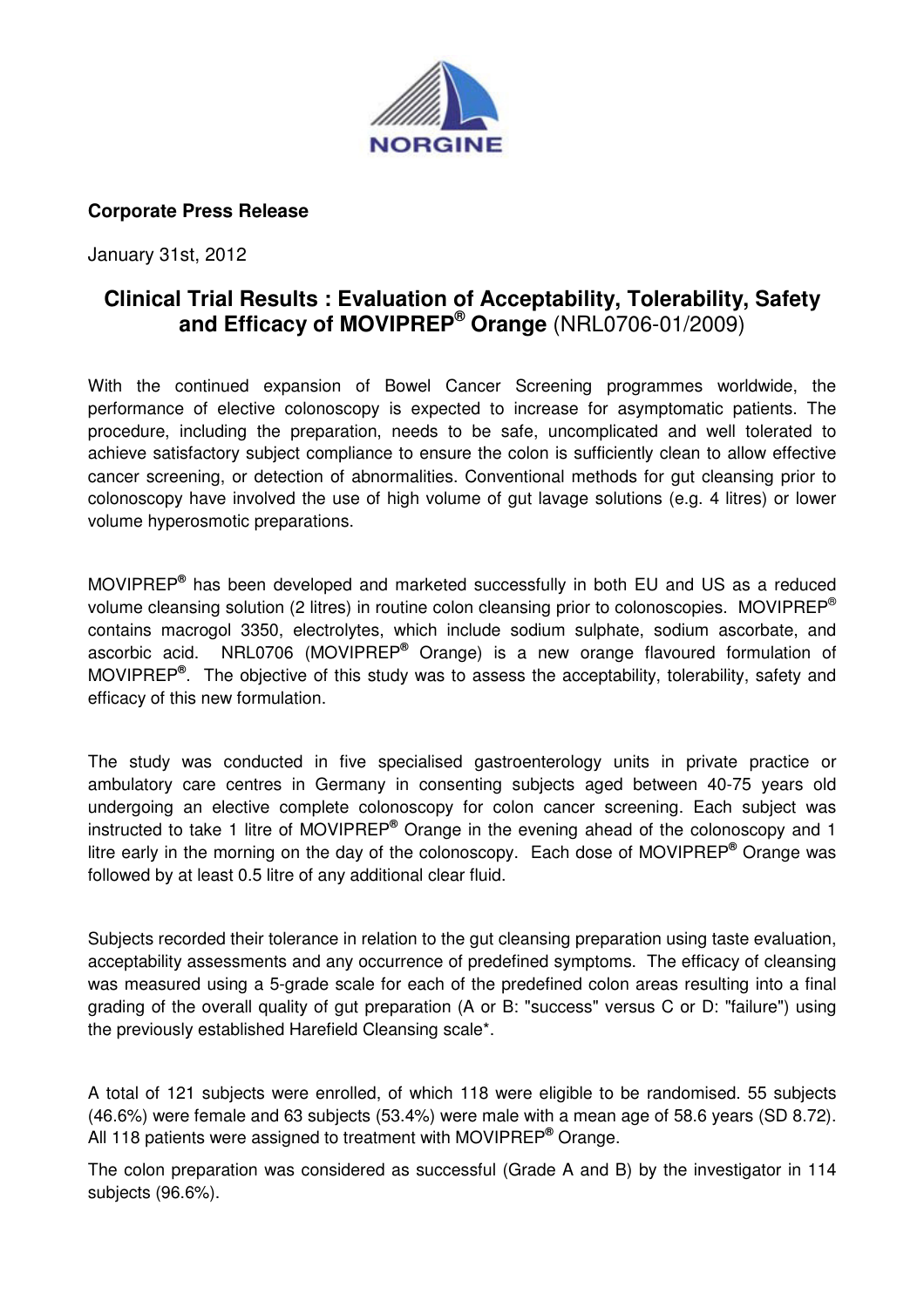

The main criterion used to assess the tolerability of MOVIPREP**®** Orange was a 100mm visual analogue scale where tolerance was rated from "extremely poorly tolerated" (0) to "perfectly well tolerated" (100) and overall acceptance was rated from: "totally unacceptable" (0) to "fully acceptable" (100). For the overall tolerability and overall acceptance of the subjects, mean values of 72.7mm and 68.7mm respectively were calculated. The majority of subjects in the ITT population rated the tolerability of the intake as acceptable or better (good/very good); 95.8% and 89.8% of subjects for the first and second litres respectively. Acceptability was assessed using a 4 point visual rating scale. The majority of subjects (92.4%) in the ITT population rated consumption of MOVIPREP**®** Orange as "easy" or "very easy".

Overall, 12 (10.2%) patients experienced adverse events (unwanted side effects) following treatment administration. 21 individual episodes were reported, of which 15 (71.4%) were considered related to the administration of MOVIPREP **®** Orange. The most commonly reported drug-related adverse event was abdominal pain (6 [5.1%] patients). No significant changes were observed on vital signs or physical examination.

| <b>Adverse Event</b>        | <b>MOVIPREP<sup>®</sup> Orange</b> |                                                        |
|-----------------------------|------------------------------------|--------------------------------------------------------|
|                             | <b>Number of</b><br>Subjects (%)   | <b>Number of Reported</b><br><b>Adverse Events (%)</b> |
| <b>Abdominal Pain</b>       | 6(5.1)                             | 7(33.3)                                                |
| Nausea                      | 4(3.3)                             | 4(19.0)                                                |
| <b>Abdominal Discomfort</b> | 3(2.5)                             | 3(14.3)                                                |
| Vomiting                    | 1(0.8)                             | 1(4.8)                                                 |

\* A total of 118 subjects randomised

\* A total of 21 adverse events were reported.

Gastrointestinal disorders (abdominal pain, nausea, abdominal distension and anal discomfort) are well known side effects of bowel preparations. The same profile was observed for the use of MOVIPREP® Orange (NRL0706).

In conclusion, it was shown in a population undergoing colon cancer screening that MOVIPREP<sup>®</sup> Orange was well tolerated. In addition, a high rating of successful cleansing (96%) similar to rates shown by the parent product was observed, supporting the use of MOVIPREP® Orange for colon cleansing prior to colonoscopic procedures.